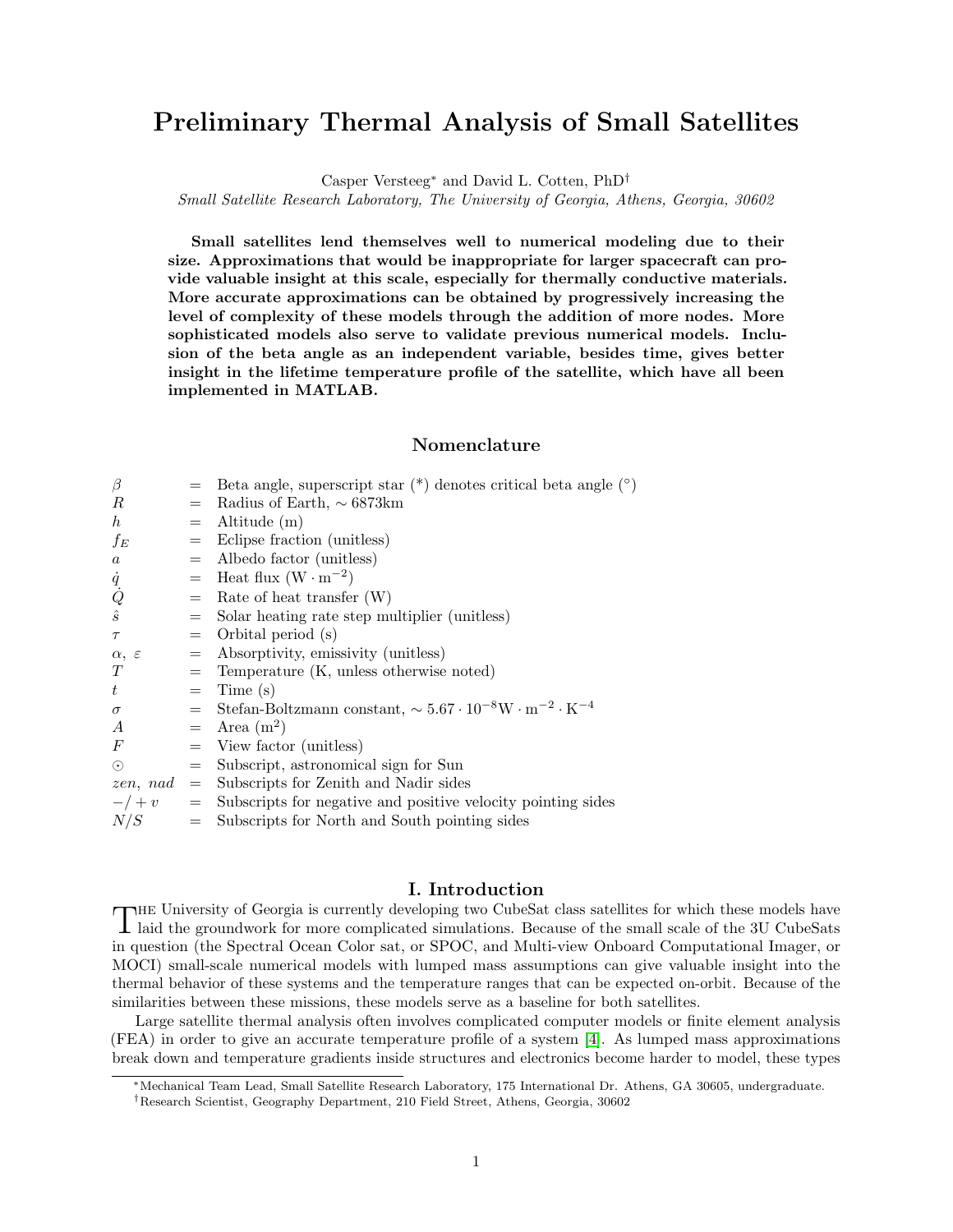of simulations become too time-consuming to model in MATLAB. With the small size of CubeSat class satellites, this is avoided as radiating lumped mass criteria are frequently met by default [\[1\]](#page-7-0).

#### II. Single-Node Analysis

To develop a baseline understanding of modeling the thermally dynamic environment of low earth orbit (LEO), a single-node lumped mass analysis was performed. This models the satellite as a sphere in a circular 400 km orbit around Earth. In building the heat transfer model, orbital inclination is modeled in the beta angle.

#### A. Beta Angle

Geometrically, the beta angle is defined as the angle between the sun-vector and the orbit plane (Figure [1a\)](#page-1-0). Because there is no external influence to keep the orbital plane aligned with the sun-vector, the beta angle will vary over the course of a year. While the beta angle has a theoretical range of  $\pm 90^\circ$ , for modeling the ISS orbit this range is realistically closer to  $\pm 75^{\circ}$  [\[6\]](#page-8-1). The beta angle has a strong implication on orbital heating rates, particularly when it comes to time spent in Earth's eclipse.

<span id="page-1-0"></span>

Fig. 1 Geometric definition of beta angle

For a beta angle of  $\pm 90^\circ$ , the sun-vector "sees" the entire orbit plane as a flat disk. This has the direct consequence that the satellite in orbit will be constantly exposed to sunlight, spending no time in eclipse. As the beta angle decreases the orbit plane will eventually intersect the horizon of the Earth at which point eclipse will be a factor to consider. This angle is defined as the critical beta angle [\[4\]](#page-8-0)

$$
\beta^* = \sin^{-1}\left(\frac{R}{R+h}\right) \tag{1}
$$

<span id="page-1-1"></span>This critical beta angle will give a piece-wise function describing the fraction of time in an orbit spent in eclipse

$$
f_E = \begin{cases} \frac{1}{180^\circ} \cos^{-1} \left( \frac{\sqrt{h^2 + 2Rh}}{(R+h)\cos(\beta)} \right) & |\beta| < \beta^*\\ 0 & |\beta| \ge \beta^* \end{cases}
$$
 (2)

The eclipse fraction itself governs the governing heat transfer equation on the satellite structure, as it dictates the time for which some heat transfer parameters are active. A plot of Eq. [2](#page-1-1) is shown in Figure [1b](#page-1-0)

#### B. Heating Rates

Beyond orbital geometry, the beta angle also has an implication on heating rates in orbit. Besides solar radiation, a spacecraft in orbit will also experience heating from Earth infrared (IR), sunlight reflected from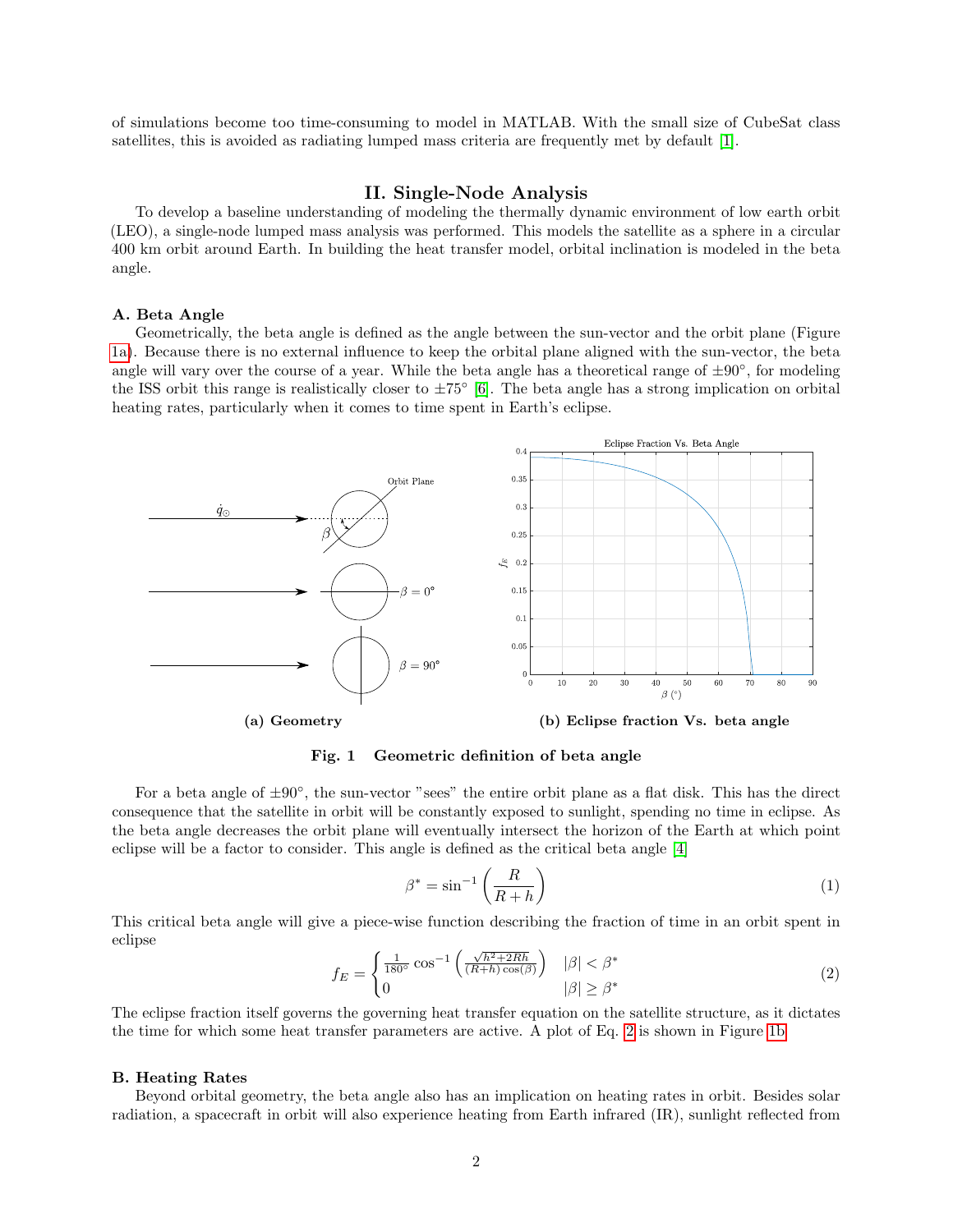the surface (Albedo) and heat generated internally. Both IR and Albedo heating rates are influenced by the beta angle. The following values are used in modeling albedo and IR, providing  $3.3-\sigma$  accuracy values over a 90 minute period [\[4\]](#page-8-0).

<span id="page-2-1"></span>
$$
a = \begin{cases} 0.14 & \beta < 30^{\circ} \\ 0.19 & \beta \ge 30^{\circ} \end{cases} \tag{3}
$$

$$
\dot{q}_{IR} = \begin{cases} 228 \text{W} \cdot \text{m}^{-2} & \beta < 30^{\circ} \\ 218 \text{W} \cdot \text{m}^{-2} & \beta \geq 30^{\circ} \end{cases} \tag{4}
$$

Important to note is that the IR flux has already been corrected for Earth's emissivity. The final piece to a full heat transfer model is the satellites own radiation. Per the Stefan-Boltzmann law, the spacecraft is assumed to radiate heat to deep space.

For an accurate on-orbit representation of temperature, the model must adapt the heating rates when the satellite enters eclipse. All solar heating rates must be removed during this time, which includes solar radiation and Albedo. If the model is initialized at solar noon (Figure [2\)](#page-2-0), then solar radiation can be parameterized in terms of the orbit period and the eclipse fraction, for a given beta angle

$$
\hat{s}(t) = \begin{cases} 1 & \frac{\tau}{2}(1 - f_E) > t > \frac{\tau}{2}(1 + f_E) \\ 0 & \text{else} \end{cases}
$$
(5)

<span id="page-2-0"></span>Adding this function to the heat transfer model will "turn off" the solar radiation when the satellite is set to enter eclipse, and "turn on" solar radiation when it leaves eclipse.



Fig. 2 Initialized model

For the single-node model, the satellite is modeled as a sphere where the assumption is made that the sphere has the same surface area as a 3U CubeSat. This means the incident radiation profiles are disks, but the total radiating surface is the complete spherical surface. For a 3U CubeSat, this works out to a sphere with a diameter of approximately 21.11 cm.

#### C. Heat Transfer Model

A complete single-node heat transfer energy balance can be set up using the parameters defined above. Figure [3](#page-3-0) shows a complete diagram with all heat loads, which will serve as a guide for building the governing equation.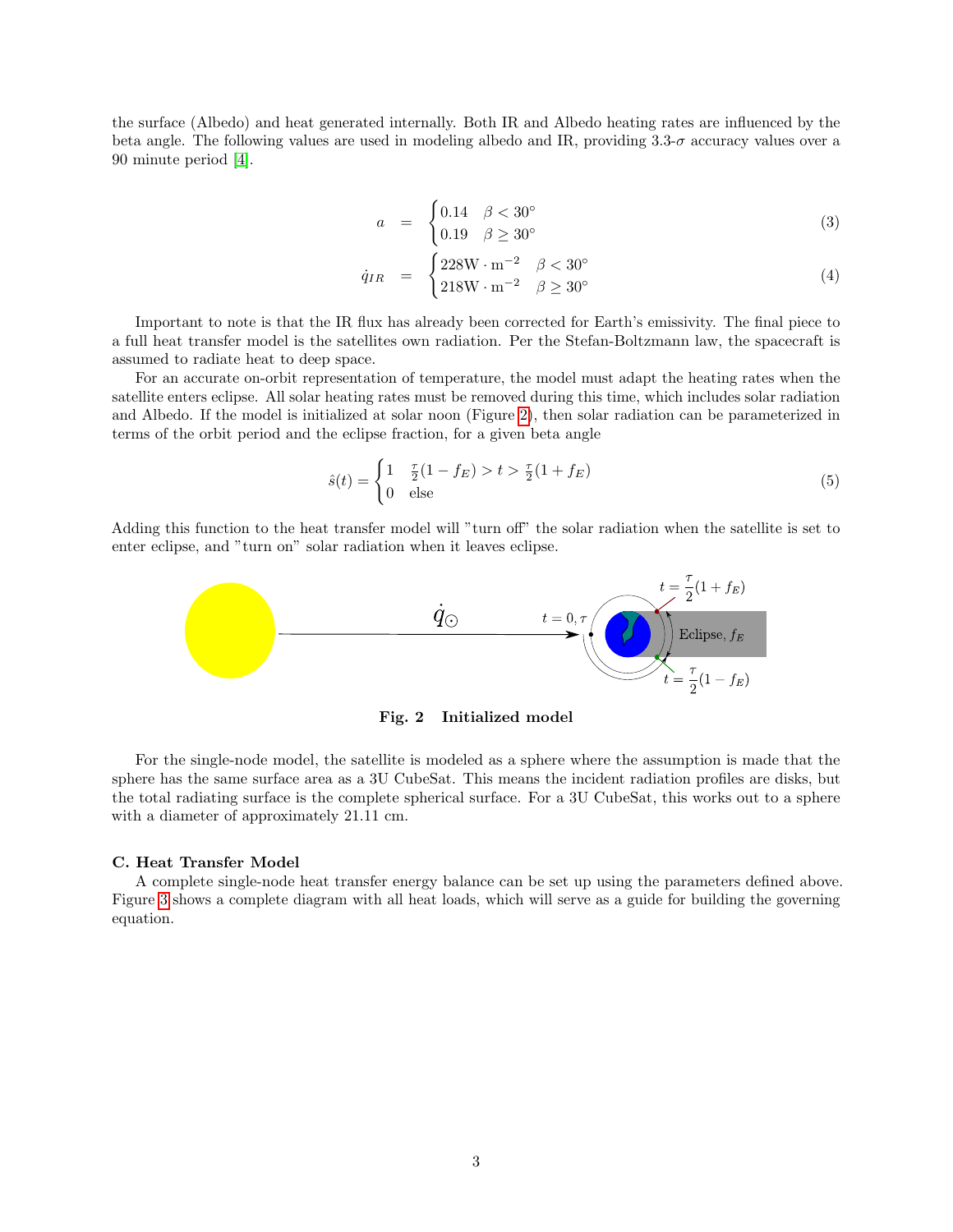<span id="page-3-0"></span>

Fig. 3 Diagram representation of heat transfer model

The incident heat can be taken as the sum of solar radiation, IR and Albedo. Since the Albedo constant is a fraction of the total solar radiation reflected off Earth's surface, Albedo can be bundled with solar radiation. Note, this is only valid for a lumped mass model where internal temperature gradients are ignored. The incident heat equation, as one side of the complete energy balance, is

$$
\dot{Q}_{in} = \dot{Q}_{IR} + \dot{Q}_{\odot} + \dot{Q}_{albedo} + \dot{Q}_{gen} = \dot{q}_{IR}A_{IR} + (1+a)\dot{q}_{\odot}\hat{s}A_{\odot}\alpha + \dot{Q}_{gen}
$$
\n(6)

The area terms in this equation are dependent on the actual area exposed to the particular type of radiation. For the single-node model, all areas in the above equation are the area of the disk profile. [\[3\]](#page-7-1) Since the radiation leaving the satellite is described simply by the Stefan-Boltzmann law, the total heat rate on the satellite is given by the energy balance

<span id="page-3-2"></span>
$$
\dot{Q} = \dot{Q}_{in} - \dot{Q}_{rad} = \dot{q}_{IR}A_{IR} + (1+a)\dot{q}_{\odot}A_{\odot}\hat{s}\alpha + \dot{Q}_{gen} - A_{s}\sigma\varepsilon T^{4}
$$
\n(7)

This equation involves aborptivity and emissivity values that depend on the thermo-optical properties of the spacecraft. To remain conservative in the temperature estimates, these are taken as 0.96 and 0.90, respectively. This is to model the satellite as if coated in Aeroglaze Z306 black paint, for its high absorptivity. [\[2\]](#page-7-2) Realistically, more favorable surface properties can be obtained through anodization, but this provides a good initial estimate.

To solve this model for temperature, it can be discretely integrated using the specific heat formula

<span id="page-3-1"></span>
$$
\dot{Q} = c_p m \frac{dT}{dt} \approx c_p m \frac{\Delta T}{\Delta t}
$$
\n(8)

which requires an assumption of material for the specific heat. Since the structure of the satellite is primarily Aluminium 6061-T6, this is the value assumed for the specific heat. The mass in this equation is taken to be the maximum mass of a 3U CubeSat (4 kg).

For smaller time-steps the approximation in Eq. [8](#page-3-1) becomes more accurate, as the change in temperature over time approaches the exact derivative as the time-step approaches zero. This equation can be solved for temperature, noting that the total heat rate is a function of time.

<span id="page-3-3"></span>
$$
T_{i+1} = T_i + \frac{\Delta t}{c_p m} \dot{Q}_i
$$
\n<sup>(9)</sup>

Here, the index  $i$  indicates the temperature and heat rate at a discrete time  $t_i$ . The model is initialized such that  $T(t_0) = 293.15$ K, with heating rates determined at every time-step to determine the temperature  $T_{i+1}$ .

#### D. Results

The model as described above was created in MATLAB. It includes an internally generated heat load  $(\dot{Q}_{gen})$ of 15.71W, based on the power budget. To remain conservative, this assumes 0% efficiency, and maximum power draw over all modes of the satellite. Furthermore, to account for variability in solar heat load through the seasons, the model is run separately in a "hot" case (corresponding to winter in the Northern hemisphere,  $\dot{q}_{\odot,hot} = 1414 \text{ W} \cdot \text{m}^{-2}$  and "cold" case (summer in Northern hemisphere,  $\dot{q}_{\odot,cold} = 1322 \text{ W} \cdot \text{m}^{-2}$ ).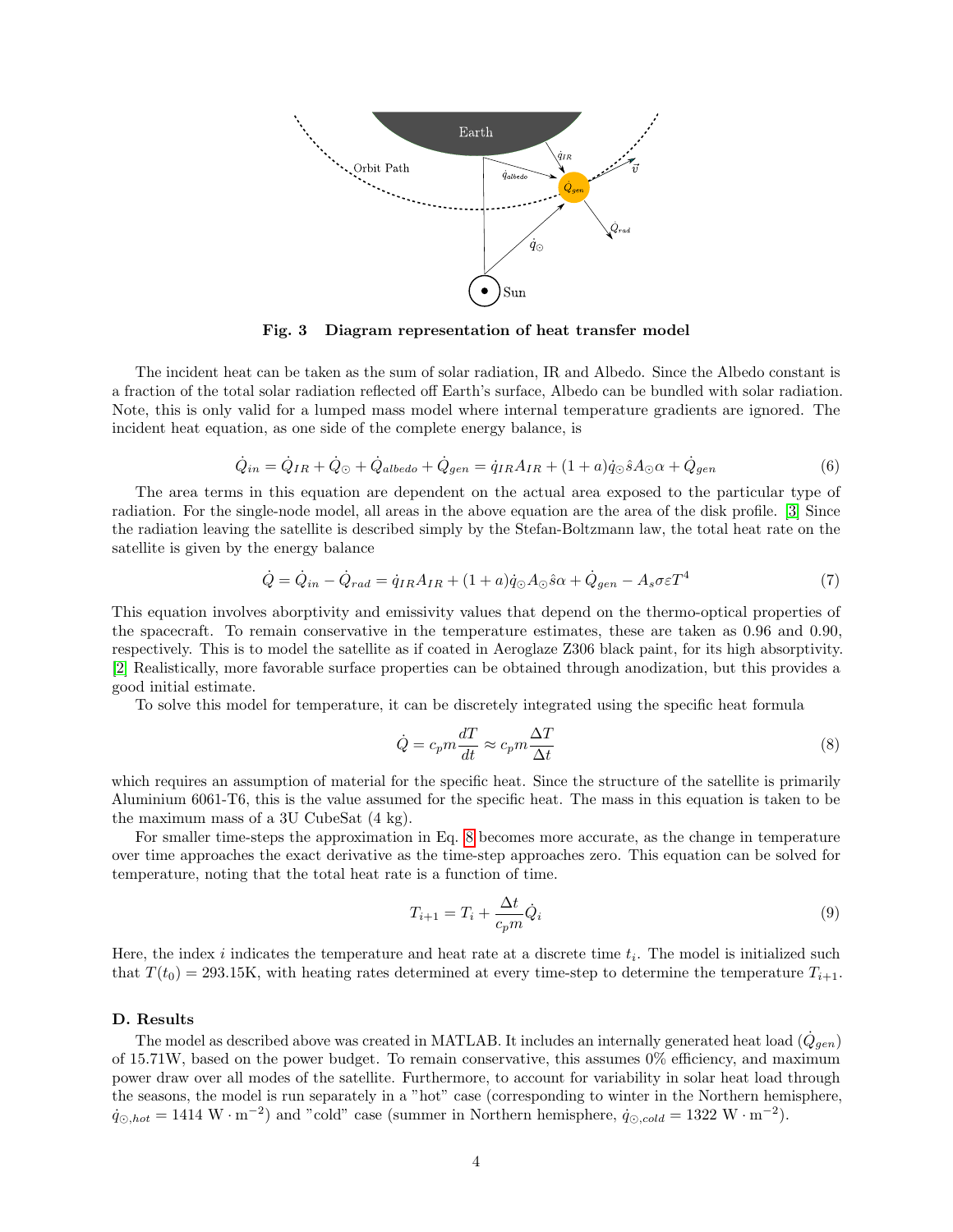Running the simulation in both hot and cold cases will provide an initial estimate for the temperature ranges that can be expected for the satellite. Because this model is spherical it does not incorporate changing area terms, or changes in projected area, which will have a tendency to narrow the expected temperature range. However, the single-node model should give an adequate initial estimate for this range.

The results from this analysis are shown in Figure [4.](#page-4-0) In line with expectations from Eq. [7,](#page-3-2) the cold-case temperature is always lower than the hot-case. The model tends to stabilize rather quickly, because of the small mass of the satellite. After running the simulation for five orbits, the difference between consecutive peaks is only about 0.03%, which is adequate for calling the model to be in a steady-dynamic state.

<span id="page-4-0"></span>

Fig. 4 Single-node results, left: cold, right: hot

As can be expected, the overall temperature of the spacecraft becomes higher as the beta angle increases. The satellite spends less time in eclipse at higher beta angles, so heating rates become low enough that the satellite can cool. Once the beta angle exceeds the critical beta angle (about 70.9°) the spacecraft is in continuous sunlight, and will thus reach steady-state under those heating rates, shown as a constant temperature plateau.

The dynamic behavior of the model exhibits a clear fourth-order polynomial behavior, as is expected from the Stefan-Boltzmann law. Effects of initial conditions (assumed here at 291.15 K) disappear quickly, most likely due to the small mass of the satellite. The  $\beta = 30^\circ$  marks a clear discontinuity due to the sudden switch in heating rates from Eq. [3, 4.](#page-2-1) Overall, this model behaves as expected.

#### III. Six-Node Analysis

In an effort to remove some of the assumptions in the single-node analysis, and increase the accuracy of the temperatures, a six-node model was developed. Instead of a single, spherical node model, this models each face of the satellite as its own node to compose a "box". This introduces some complexity over the single-node analysis, namely the consideration of view factors, and conduction between nodes. These nodes are still considered lumped masses, so internal temperature gradients are ignored.

# A. Model Definition

While the governing equation will be mostly similar to that for the single-node model in Eq. [7,](#page-3-2) each of the sides of the six-node model will have some slight alterations to the specifics this equation. Each of these sides will henceforth be referred to by its designation per Figure [5,](#page-5-0) with each side denoted by a subscript as defined in the nomenclature.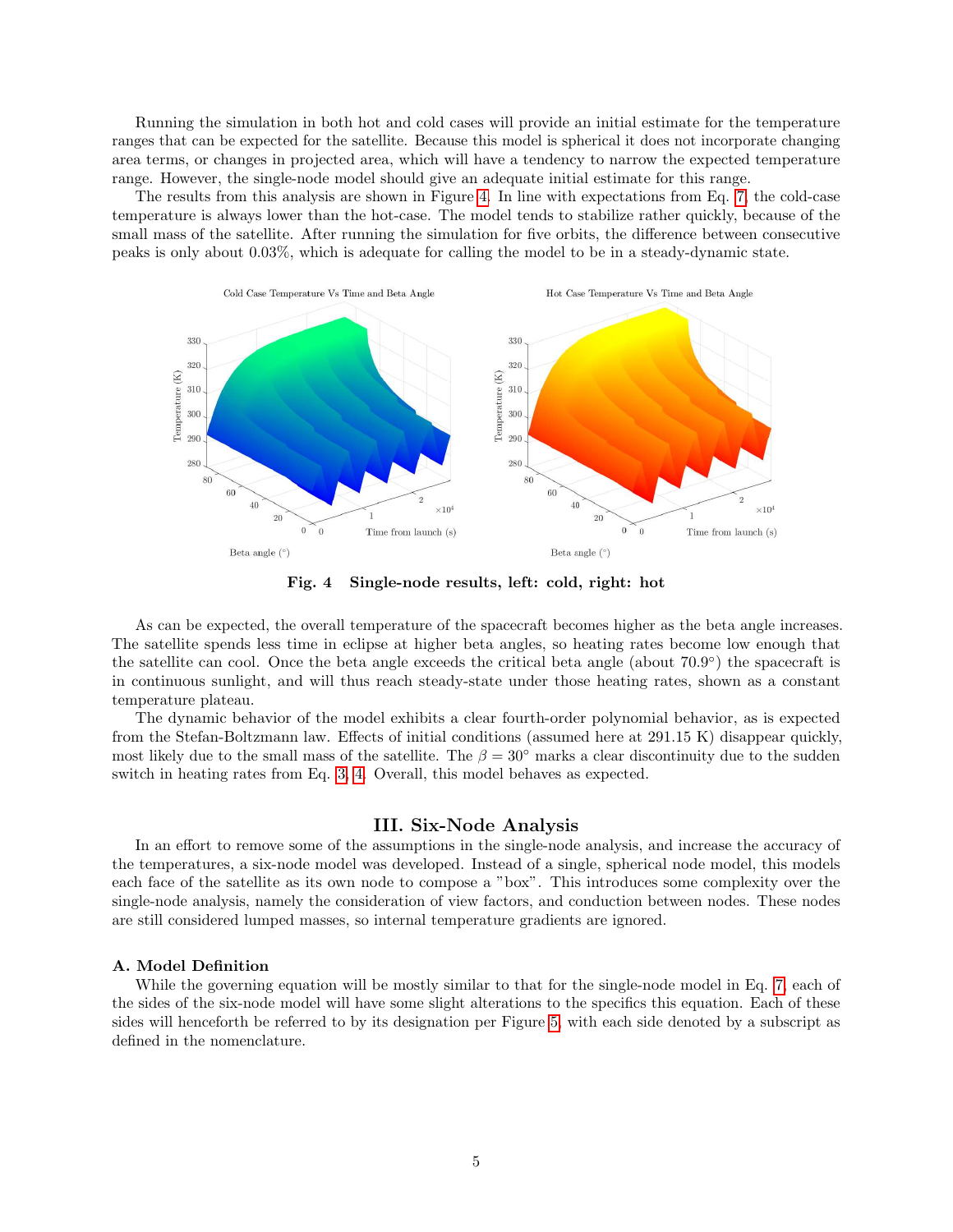<span id="page-5-0"></span>

Fig. 5 Six-node side naming convention

Each of the sides is modeled as a lumped mass with a surface area equal to what it would actually be on a 3U CubeSat. Leaving this definition open allows for easy switching between orbit orientation. The 4 kg total mass of the satellite is distributed among the nodes such that the mass-area ratio remains constant. The same 15.71W of internally generated heat from the single-node model is distributed in a similar way. It should be noted here that all internal radiation (e.g. between the Nadir face and the Zenith face) is ignored.

For this model, all 3U faces of the satellite will be covered in photo-voltaic panels. This will impact the thermo-optical properties of those sides. While all other surfaces are assumed to have the same thermo-optical properties as the single-node model, these will have to be corrected for the photo-voltaic panels. Assuming seven panels per side, each with an absorptivity and emissivity of 0.92 and 0.85, respectively, an area weighted average is used to determine the overall thermo-optical properties of these sides. [\[5\]](#page-8-2)

#### B. View Factors

Because the six-node model lacks the symmetry assumed in the single-node model, view factors are used to determine which sides are receiving solar radiation at what time. The view factor from one surface to another is defined as [\[3\]](#page-7-1)

$$
F_{1\rightarrow 2} = \frac{\cos(\theta_1)\cos(\theta_2)}{\pi r^2} dA_2
$$
\n
$$
(10)
$$

Wherein the assumption can be made that  $dA_2 \approx A_s$ , because  $A_1$  is the surface area of the Sun, which is much greater. Furthermore, because  $\theta_1 \ll 1$ ,  $\cos(\theta_1) \approx 1$ . To retain the solar heating rates as defined in the single-node analysis, any distance dependency is removed.

The incident angle is a function of time, as the satellite progresses through the orbit, and must be piece-wise as some sides can be out of sunlight under certain conditions. A correction can be made to the view factors to account for the beta angle. As the beta angle increases, more of either the North or South faces becomes visible as the spacecraft progresses through an orbit. A geometric derivation of view factors leads to the following set of piece-wise equations

$$
F_{zen} = \begin{cases} \cos\left(\frac{2\pi}{\tau}t\right)\cos(\beta) & \frac{\tau}{4} > t > \frac{3\tau}{4} \\ 0 & \text{else} \end{cases}
$$
(11)

$$
F_{-v} = \begin{cases} \sin\left(\frac{2\pi}{\tau}t\right)\cos(\beta) & t < \frac{\tau}{2}(1-f_E) \\ 0 & \text{else} \end{cases} \tag{12}
$$

$$
F_{+v} = \begin{cases} -\sin\left(\frac{2\pi}{\tau}t\right)\cos(\beta) & t > \frac{\tau}{2}(1+f_E) \\ 0 & \text{else} \end{cases} \tag{13}
$$

$$
F_{nad} = \begin{cases} -\cos\left(\frac{2\pi}{\tau}t\right)\cos(\beta) & \begin{cases} \frac{\tau}{4} < t < \frac{\tau}{2}(1-f_E) \\ \frac{\tau}{2}(1+f_E) < t < \frac{3\tau}{4} \end{cases} \\ 0 & \text{else} \end{cases} \tag{14}
$$

$$
F_{N/S} = \begin{cases} \sin(\beta) & \frac{\tau}{2}(1 - f_E) > t > \frac{\tau}{2}(1 + f_E) \\ 0 & \text{else} \end{cases}
$$
(15)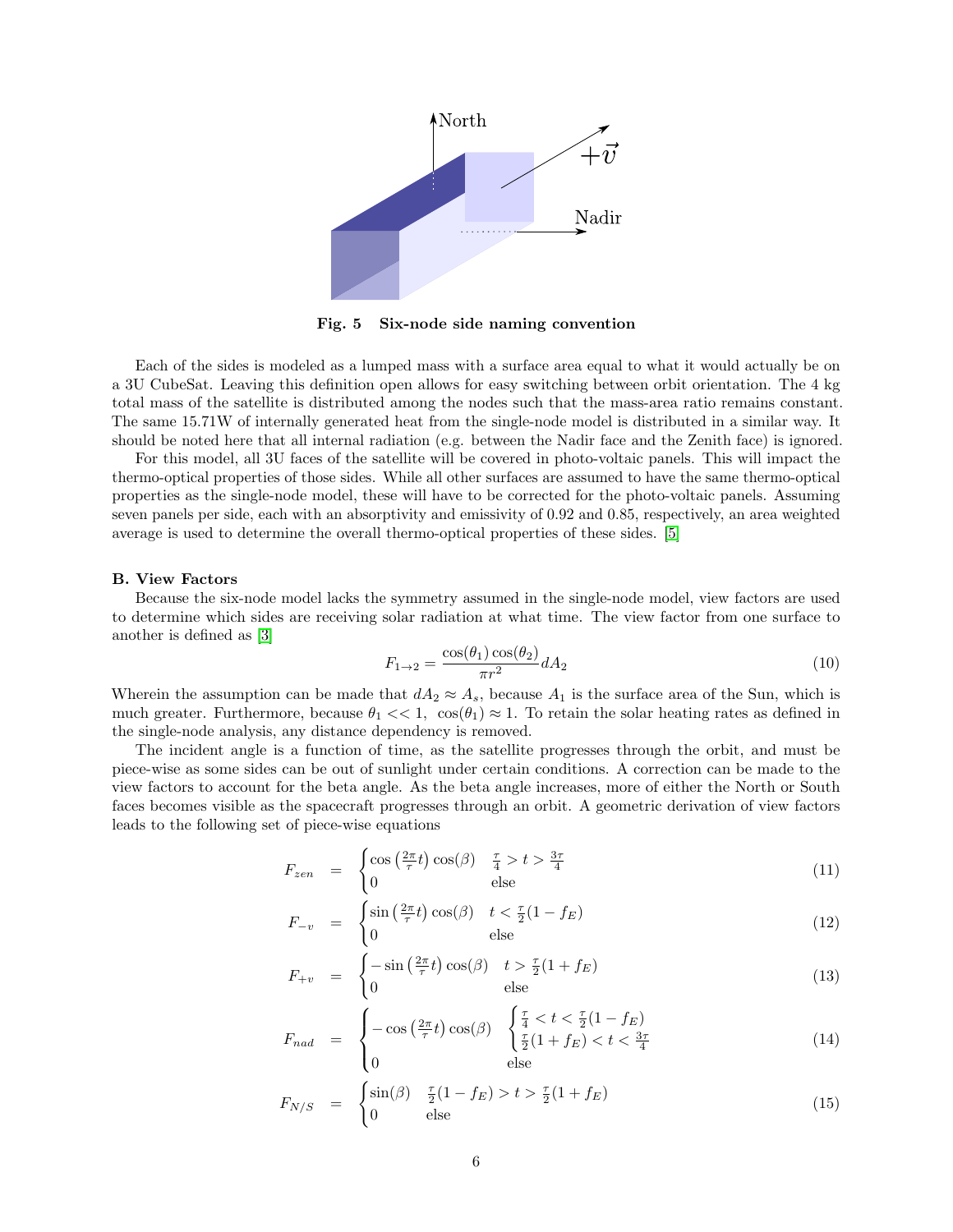The view factor equations above are all as seen from the Sun, dropping the astronomical sign from the subscript to reduce notation. It can be shown, that all other view factors (i.e. those from Earth to any of the sides around Nadir) are approximately zero, and can be ignored.

#### C. Heat Transfer Model

As in the single-node analysis, a governing energy balance can be set up. In this case, it will involve a set of six equations, each modeling the energy balance for each of the six sides of the box. This must involve a conduction model between each of the six sides. This can be captured using a thermal contact conductance coefficient k, and the interface area between the relevant sides. Contact conductance is well documented in literature, where it is controlled for contact pressure and surface roughness. To create a conservative model, a low value of 400 Wm<sup>-2</sup>K<sup>-1</sup> based on [\[4\]](#page-8-0) is chosen for this analysis. The set of heat transfer equations is as follows:

$$
\dot{Q}_{zen} = F_{zen} A_{zen} \dot{q}_{\odot} \alpha + k \sum_{i=1}^{4} A_i (T_i - T_{zen}) - \sigma \varepsilon_{zen} A_{zen} T_{zen}^4 \tag{16}
$$

$$
\dot{Q}_{-v} = F_{-v}A_{-v}\dot{q}_{\odot}\alpha + k\sum_{i=1}^{4}A_i(T_i - T_{-v}) - \sigma\varepsilon_{-v}A_{-v}T_{-v}^4
$$
\n(17)

$$
\dot{Q}_{+v} = F_{+v}A_{+v}\dot{q}_{\odot}\alpha + k \sum_{i=1}^{4} A_i (T_i - T_{+v}) - \sigma \varepsilon_{+v}A_{+v}T_{+v}^4
$$
\n(18)

$$
\dot{Q}_{nad} = (F_{nad} + a)A_{zen}\dot{q}_{\odot}\alpha + \dot{q}_{IR}A_{nad} + k\sum_{i=1}^{4} A_i(T_i - T_{nad}) - \sigma\varepsilon_{nad}A_{nad}T_{nad}^4 \tag{19}
$$

$$
\dot{Q}_N = F_N A_N \dot{q}_\odot \alpha + k \sum_{i=1}^4 A_i (T_i - T_N) - \sigma \varepsilon_N A_N T_N^4 \tag{20}
$$

$$
\dot{Q}_S = k \sum_{i=1}^{4} A_i (T_i - T_{zen}) - \sigma \varepsilon_S A_S T_S^4 \tag{21}
$$

Each of the above equations is discretely integrated in a similar fashion as Eq. [9.](#page-3-3) The six-node model employs the conduction model in such a way, that each side conducts only to the sides that are touching it directly with an interface area  $A_i$ . For example, the Nadir side will conduct directly to  $+v$ ,  $-v$ , North and South.

The equations above also lend themselves well to changing the orientation of the satellite as it is marched forward in time through its orbit. By simply re-designating the sides as shown in Figure [5,](#page-5-0) the model can be changed quite simply by changing the area and thermo-optical terms in the heat transfer equations above.

#### D. Results

This model will yield a set of results where the temperature profile again varies with time as well as beta angle. With the introduction of six nodes, there are now many more variables for which this model can be controlled, although the most interesting one is temperature ranges. As this is meant to be a continuation of the single-node model, the expectation is that the temperature ranges are more refined in this model than the previous. Figure [6](#page-7-3) shows the results of both the time-beta-temperature plot (a), as well as the temperature ranges per beta angle (b).

The results in Figure [6a](#page-7-3) show behavior that is absent in the single-node analysis. As beta angle increases, the temperature peaks increase, reach a maximum, and decrease again. This is a perfect example of the area-dependent effects of this model, where the projected area of the satellite towards the sun increases with beta angle, thereby increasing the temperature observed. The temperature reaches another maximum with increasing beta angle as the eclipse fraction decreases to zero. While the analysis does not converge quite as quickly to steady-dynamic as the single-node analysis, the difference between peaks in this model is only about 0.4%.

Each of the points in Figure [6b](#page-7-3) resembles the hot and cold temperature extrema of a node in this model, which are overlaid with the temperature extrema from the single-node analysis, to confirm agreement. To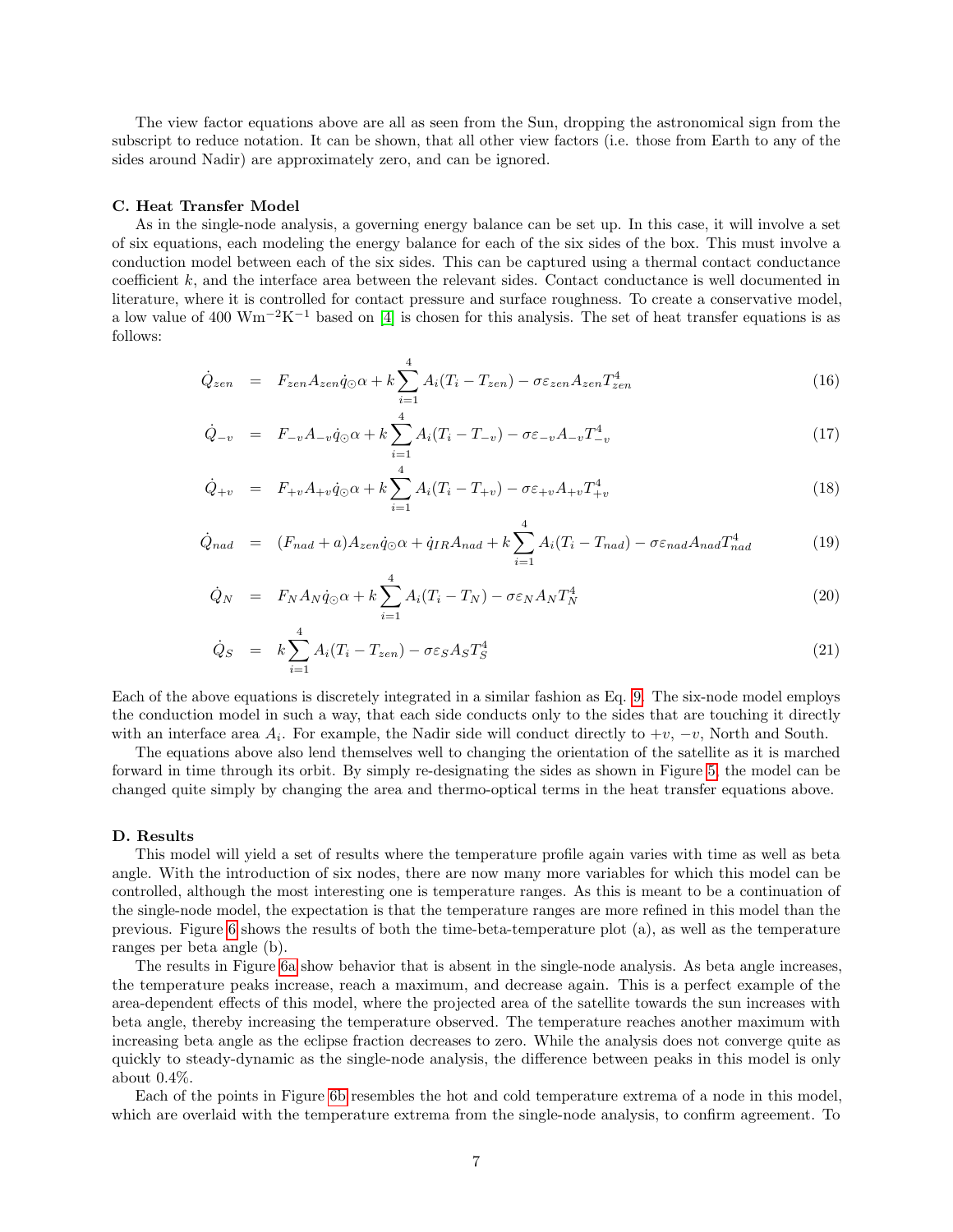<span id="page-7-3"></span>



(a) Temperature result plot: Zenith, cold (b) Six-node temperature extrema overlaid with singlenode temperature range

Fig. 6 Six-node results

make these results viable for acceptance testing procedures, simulation temperatures will be padded by 11◦C to bring them within a 2- $\sigma$  confidence interval [\[4,](#page-8-0) [7\]](#page-8-3). This puts the temperature range estimate of the satellite at -22◦C to 77◦C, which is an adequate estimate for this level of simulation complexity.

## IV. Conclusion

A general trend that is observed from these models, is that the satellite's temperature responds very quickly to changes in the heat load, because of the small mass of the system. In general, the satellite will reach a steady temperature range after around five orbits, where all of the effects of the initial temperature will have disappeared from the transient solution. At orbit five, the difference between peak values of the temperature changes on average by a value of around 0.4%, which can be considered steady for the purposes of this analysis.

The temperature fluctuations of all the models considered above are relatively in agreement. While differences are expected as the complexity of the models increases, the differences observed are within an expected range. While the generated heat load will, in reality, change as the satellite transitions between modes, the full power draw (assuming 0% efficiency) is always "on" in this analysis, providing a conservative estimate for the temperature, as heat loads are expected to be lower.

Further development of these satellite heat transfer models can involve finite element analysis, to provide a better approximation of internal temperature gradients. While it is possible to do this in MATLAB, it is not well equipped to handle discontinuities in the models, such as the interfaces between sides. Instead, these models can be developed in more specialized tools, such as Thermal Desktop.

## Acknowledgments

The author would like to thank Dr. Benjamin Wagner, PE for double checking the work done in this manuscript. This research was made possible through funding by the University Nanosatellite Program and the Air Force Research Lab.

#### References

- <span id="page-7-0"></span>[1] Small Satellite Thermal Modeling and Design at USAFA FalconSat-2 Applications, 2002.
- <span id="page-7-2"></span>[2] Lord Corporation. Aeroglaze<sup>®</sup> Z306 Flat Black Absorptive Polyurethane, Low Outgassing. Erie, PA.
- <span id="page-7-1"></span>[3] Y. A. Cengel and A. J. Ghajar. Heat and Mass Transfer: Fundamentals and Applications. McGraw Hill Education, New York, NY, 5th edition, 2015.